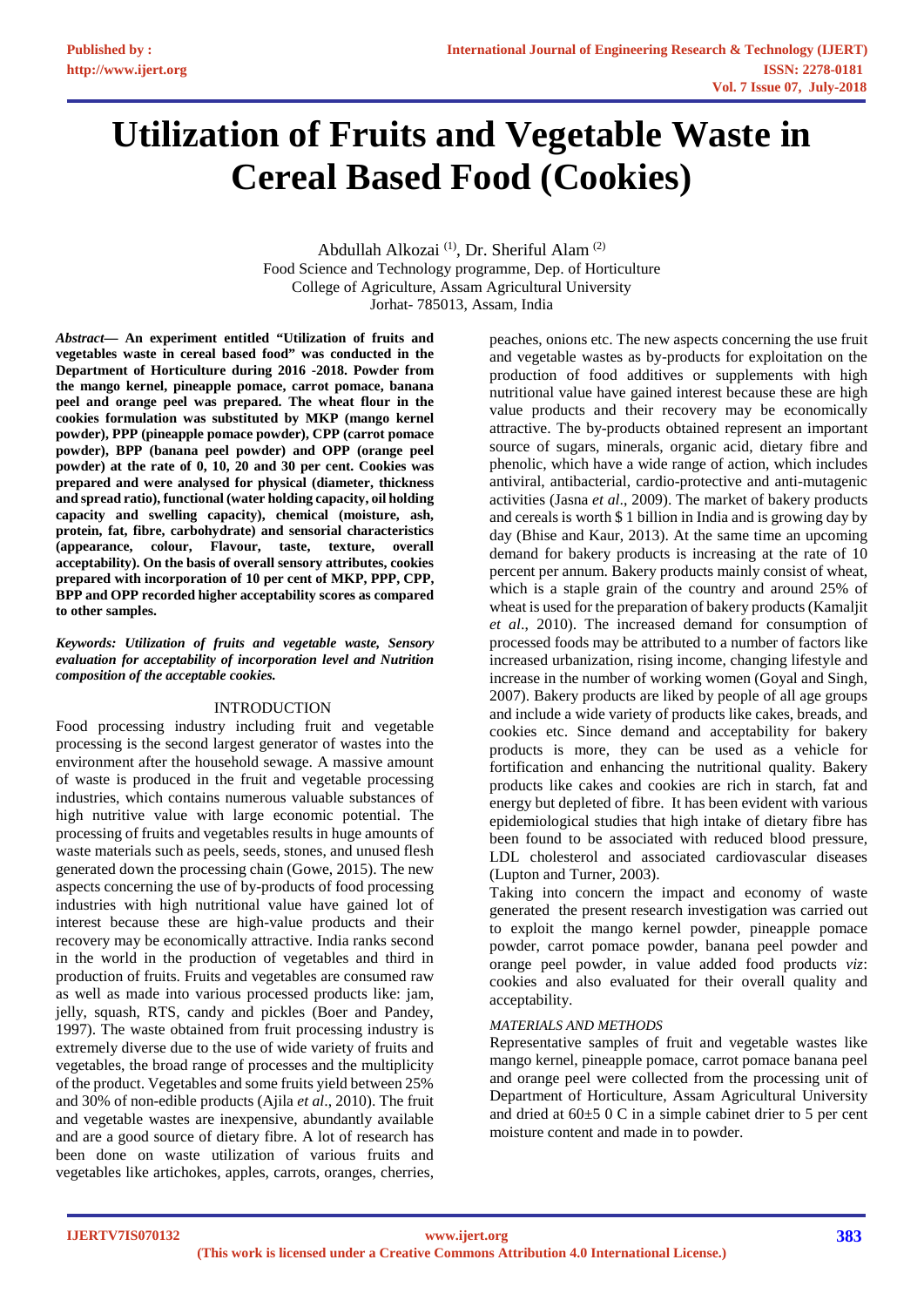#### *Preparation of cookies*

Cookies were prepared by using the standardized recipe and method given by American Association of Cereal Chemists, AACC method (Anon, 1990)

| I able I. Standardized Recipe for cookies |                                       |  |  |  |  |
|-------------------------------------------|---------------------------------------|--|--|--|--|
| Ingredients                               | Quantity $(g)$                        |  |  |  |  |
| Flour                                     | 100                                   |  |  |  |  |
| Sugar                                     | 56                                    |  |  |  |  |
| Salt                                      |                                       |  |  |  |  |
| Sodium bicarbonate                        | 1.11                                  |  |  |  |  |
| Shortening                                | 40                                    |  |  |  |  |
| Dextrose                                  | 14.5 ml (8.9 glucose in 150 ml water) |  |  |  |  |

Table I. Standardized Recipe for cookies

Cookies were prepared using AACC method. Various ingredients were weighed accurately. The hydrogenated fat and powdered sugar and salt were creamed until light and fluffy. The composite flour was slowly added to the cream. The traditional creaming method was used for the preparation of cookies. The process for preparation of cookies is given in Fig 1. The dough was thoroughly kneaded by adding required

amount of water dissolved with sodium bicarbonate. After kneading the dough was rolled between polyethylene sheet having thickness of 0.5 cm and pieces cut using cookie cutter. The pieces were placed in baking tray smeared with fat and baked at 125-10°C, for 14 minutes in baking oven. The cookies were allowed to cool, packed in various packages and stored at room temperature.



Fig.1. Flow diagram for preparation of cookies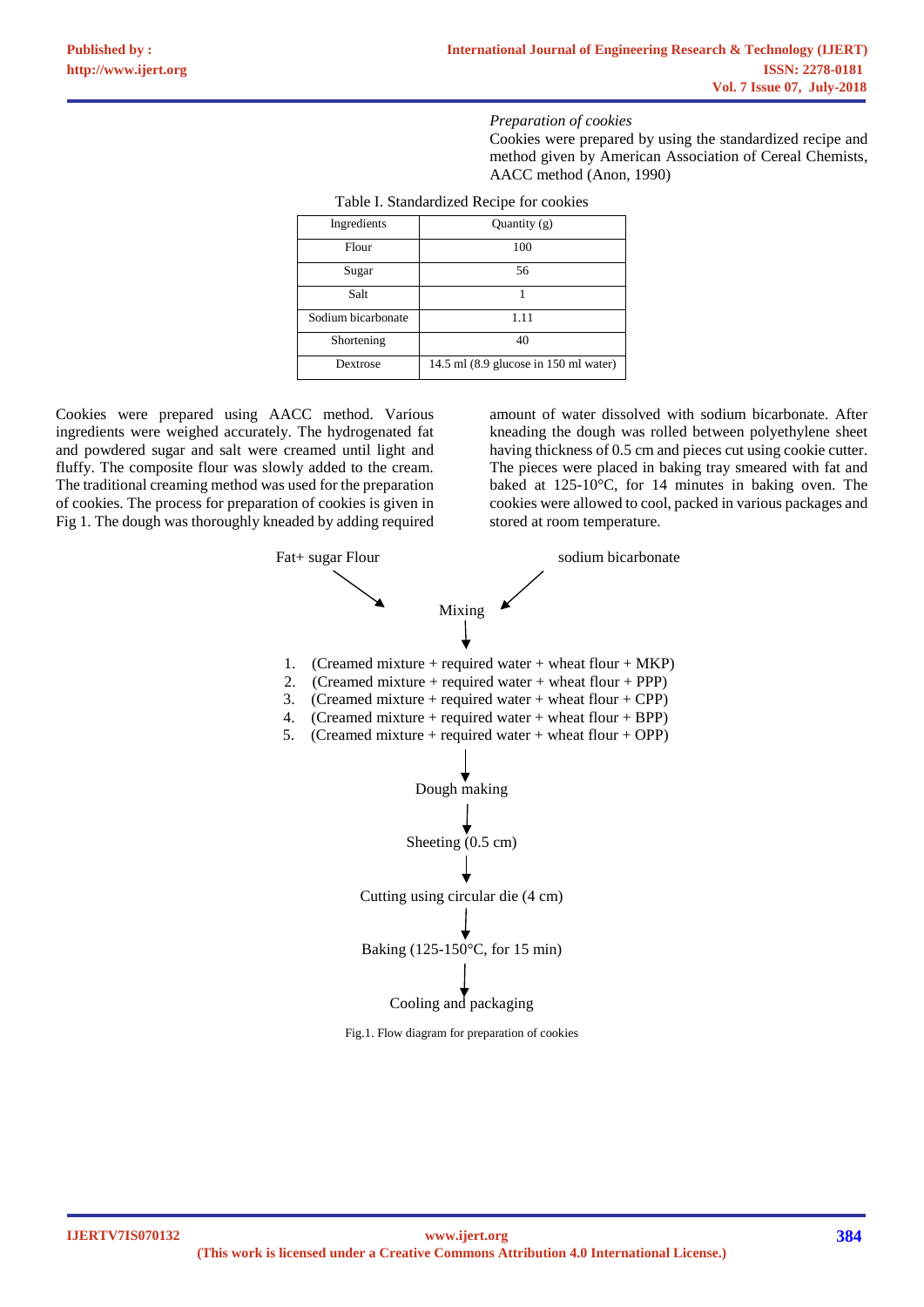| Table II. Levels of incorporation of different waste flour |             |                        |               |               |              |              |  |  |
|------------------------------------------------------------|-------------|------------------------|---------------|---------------|--------------|--------------|--|--|
| <b>TREATMENTS</b>                                          |             | Level of incorporation |               |               |              |              |  |  |
|                                                            | Refined     | Mango kernel           | Pineapple     | Carrot pomace | Banana peel  | Orange peel  |  |  |
|                                                            | wheat flour | powder                 | pomace powder | powder (CPP)  | powder (BPP) | powder (OPP) |  |  |
|                                                            | (RWF)       | (MKP)                  | (PPP)         |               |              |              |  |  |
| WF                                                         | 100%        |                        |               |               |              |              |  |  |
| <b>MK10</b>                                                | 90%         | 10%                    | ۰             |               |              |              |  |  |
| <b>MK20</b>                                                | 80%         | 20%                    |               |               |              |              |  |  |
| <b>MK30</b>                                                | 70%         | 30%                    |               |               |              |              |  |  |
| <b>PP10</b>                                                | 90%         | ۰                      | 10%           |               |              |              |  |  |
| <b>PP20</b>                                                | 80%         | ٠                      | 20%           |               |              |              |  |  |
| <b>PP30</b>                                                | 70%         |                        | 30%           |               |              |              |  |  |
| CP10                                                       | 90%         | ۰                      | ۰             | 10%           | ٠            |              |  |  |
| CP20                                                       | 80%         |                        |               | 20%           |              |              |  |  |
| CP30                                                       | 70%         | ۰                      | ۰             | 30%           |              |              |  |  |
| <b>BP10</b>                                                | 90%         | ۰                      |               |               | 10%          |              |  |  |
| <b>BP20</b>                                                | 80%         |                        |               |               | 20%          |              |  |  |
| <b>BP30</b>                                                | 70%         | ٠                      |               |               | 30%          |              |  |  |
| OP <sub>10</sub>                                           | 90%         | ۰                      |               |               |              | 10%          |  |  |
| <b>OP20</b>                                                | 80%         |                        |               |               |              | 20%          |  |  |
| OP10                                                       | 70%         | ۰                      |               |               | ٠            | 30%          |  |  |

WF=wheat flour,  $MK =$  mango kernel powder,  $PP =$ pineapple pomace powder,  $CP =$  carrot pomace powder, BP=banana peel powder and OP=orange peel powder

 $10 = 10\%$  incorporation,

 $20 = 20\%$  incorporation

 $30 = 30\%$  incorporation

#### *Sensory evaluation for acceptability of developed cookies with various formulation*

The sensory evaluation was done on point hedonic scale as per the method given by Hooda and Jood (2005). The sensory evaluation of prepared fruits and vegetable cookies was carried out by a 15 member trained panel comprising of postgraduate students and academic staff members of faculty who had previous experience in sensory evaluation of bakery products. The panel members were requested to measure the terms identifying sensory characteristics and in use of the score. Judgments were made through rating products on a 9 point Hedonic Scale with corresponding descriptive terms ranging from 9 'like extremely' to 1 'dislike extremely'. Statistical analysis was done to select the best formulation for

cookies preparation. Cookies were scored for texture, colour, flavour, taste, appearance and overall acceptability. Cookies with significant higher acceptability scores prepared by incorporating different levels of mango kernel powder, pineapple pomace powder, carrot pomace powder, banana peel powder and orange peel powder were selected for further studies.

### *Water and oil holding capacity*

Water and oil holding capacity was determined using the method of (Sathe and Salunkhe, 1981) with slight

### modification. *Swelling capacity*

Swelling power of WF and flour with different level of substitution was determined by the method suggested by (Appiah *et al*., 2011).

### *Physical Properties:*

The physical properties: width, thickness and spread ratio of the prepared cookies were carried out by the process given by the AACC (2000).

### RESULT AND DISCUSSION

Table III. Biochemical analysis of wheat flour and fruits and vegetable waste powder

|            |                  | <b>Nutrients</b> |                 |             |                     |                         |  |  |  |
|------------|------------------|------------------|-----------------|-------------|---------------------|-------------------------|--|--|--|
| Products   | Moisture $(\% )$ | Ash $(%$         | Protein(g/100g) | Fat(g/100g) | Crude Fibre $(\% )$ | Carbohydrate $(g/100g)$ |  |  |  |
| <b>WF</b>  | 8.66             | 1.23             | 10.86           | 1.46        | 0.73                | 76.06                   |  |  |  |
| <b>MKP</b> | 8.51             | 1.74             | 7.19            | 9.20        | 2.86                | 71.61                   |  |  |  |
| <b>PPP</b> | 5.78             | 1.46             | 2.69            | 1.03        | 9.36                | 70.24                   |  |  |  |
| <b>CPP</b> | 5.43             | 4.62             | 3.56            | 1.60        | 16.03               | 67.74                   |  |  |  |
| <b>BPP</b> | 3.41             | 13.31            | 8.07            | 8.51        | 10.32               | 55.35                   |  |  |  |
| <b>OPP</b> | 4.72             | 4.10             | 5.95            | 2.66        | 2.63                | 78.91                   |  |  |  |
| CD(5%)     | 0.27             | 0.33             | 1.07            | 0.48        | 1.12                | 1.71                    |  |  |  |

The dehydrated powder prepared from the mango kernel, pineapple pomace, carrot pomace, banana peel and orange peel, were analysed for their proximate nutritional composition and their values are presented in Table III. Different nutritional compositions of various fruits and

vegetable waste powder differ significantly. The moisture content of MKP, PPP, CPP, BPP and OPP were lower than WF. The moisture content of WF was 8.66 percent, but BPP had the lowest (3.41%) moisture content. Among all, banana peel powder contains the highest amount of ash with a value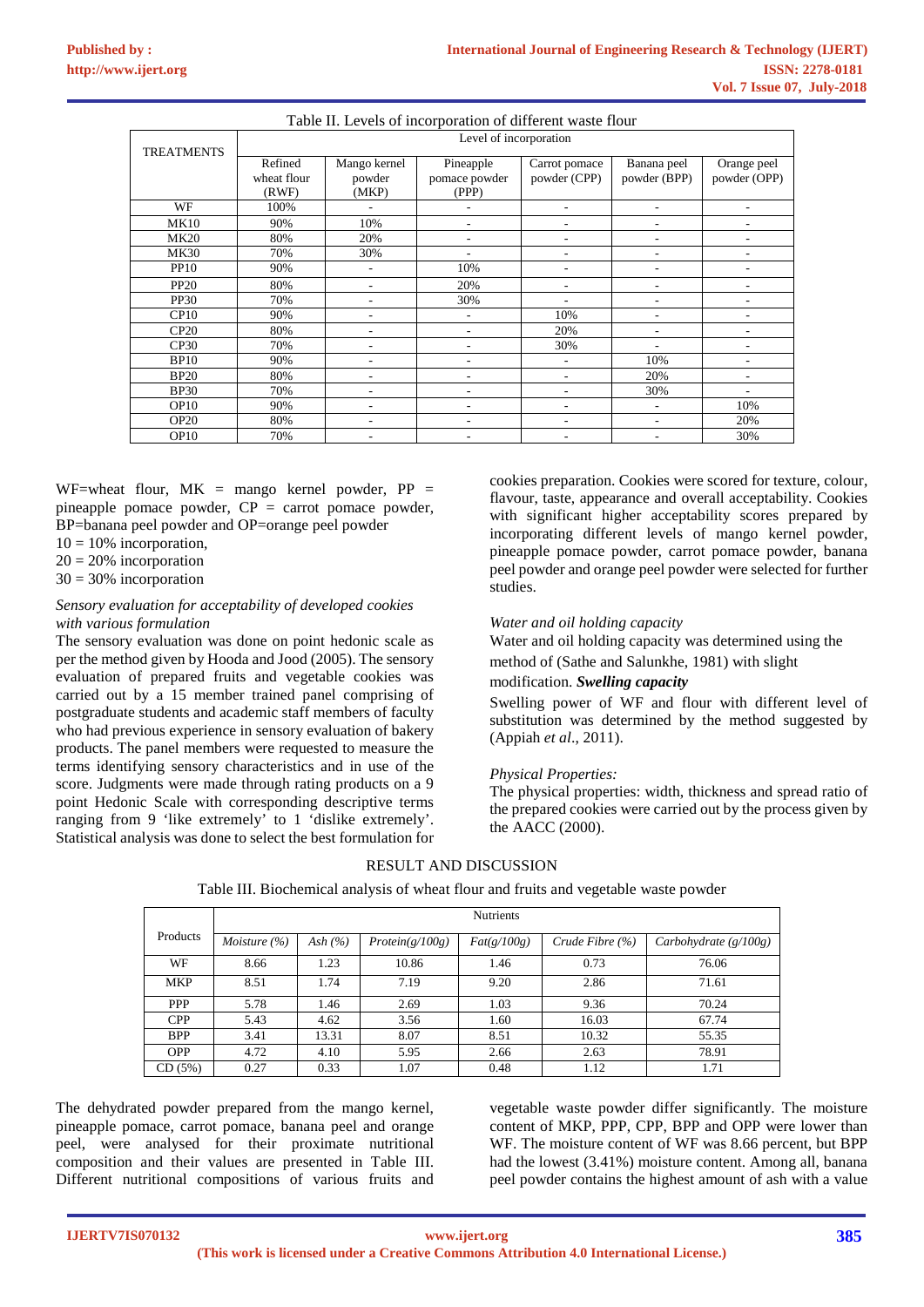of 13.31per cent. The protein content of the MKP, PPP, CPP, BPP and OPP were lower than WF (wheat flour) .The highest fat content of 9.20 per cent was found in MKP whereas it was lowest in pineapple pomace (1.03%). The crude fibre content differed significantly. CPF had the highest crude fibre (16.03 %) whereas OPP contained the lowest crude fibre (3.63 %). Moreover, the content of carbohydrate of different fruits and vegetable waste powder ranged from 55.35 per cent to 78.91 per cent. The highest carbohydrate content of 78.91 per cent was found in OPP and the lowest carbohydrate content of

55.35 per cent was observed in BPP. The obtained results for the proximate composition content of wheat flour were similar to that of results reported by other scientist (Gopalan *et al*., 2004). the results of the proximate chemical composition of fruits and vegetables wastes powder are in agreement with results obtained by Sosulski and Wu 1988; Camire and Flint 1991;; Camire, *et al.* 1997; Chantaro, *et al.*  2008; Zakir, *et al*., 2016;Romelle, *et al*., 2016; Richa Singh, 2016;Bandyopadhyay, *et al.*, 2014.

| Treatment (Wheat flour $+$ levels of substitution) | Texture | colour    | Taste | Appearance | Flavour | Over all acceptability |
|----------------------------------------------------|---------|-----------|-------|------------|---------|------------------------|
| <b>MK10</b>                                        | 7.87    | 7.93      | 8.06  | 7.93       | 7.90    | 7.93                   |
| <b>MK20</b>                                        | 7.33    | 7.33      | 7.60  | 7.47       | 7.53    | 7.47                   |
| <b>MK30</b>                                        | 6.87    | 6.93      | 7.03  | 6.90       | 7.06    | 6.87                   |
| CD(5%)                                             | 0.31    | 0.31      | 0.40  | 0.28       | 0.35    | 0.29                   |
| <b>PP10</b>                                        | 7.85    | 8.00      | 7.96  | 7.92       | 7.60    | 7.67                   |
| <b>PP20</b>                                        | 7.35    | 7.57      | 7.35  | 7.46       | 7.28    | 7.17                   |
| <b>PP30</b>                                        | 6.92    | 6.85      | 6.85  | 7.00       | 6.60    | 6.75                   |
| CD(5%)                                             | 0.35    | 0.41      | 0.31  | 0.35       | 0.34    | 0.35                   |
| CP10                                               | 7.65    | 7.30      | 7.26  | 7.26       | 7.26    | 7.42                   |
| <b>CP20</b>                                        | 7.30    | 6.88      | 6.73  | 7.30       | 6.80    | 6.92                   |
| CP30                                               | 6.84    | 6.69      | 6.57  | 6.88       | 6.53    | 6.53                   |
| CD(5%)                                             | 0.36    | 0.33      | 0.35  | 0.23       | 0.44    | 0.34                   |
| <b>BP10</b>                                        | 7.92    | 7.03      | 7.50  | 7.25       | 7.67    | 7.25                   |
| <b>BP20</b>                                        | 7.07    | 6.53      | 6.50  | 6.78       | 7.14    | 6.60                   |
| <b>BP30</b>                                        | 6.85    | 6.14      | 6.14  | 6.28       | 7.00    | 5.67                   |
| CD(5%)                                             | 0.51    | <b>NS</b> | 0.50  | 0.48       | 0.41    | 0.59                   |
| OP <sub>10</sub>                                   | 7.18    | 7.09      | 6.36  | 7.54       | 7.18    | 6.27                   |
| <b>OP20</b>                                        | 6.72    | 7.18      | 5.27  | 6.90       | 6.63    | 5.24                   |
| <b>OP30</b>                                        | 6.72    | 7.18      | 4.72  | 6.54       | 6.45    | 4.72                   |
| CD(5%)                                             | 0.26    | <b>NS</b> | 0.67  | 0.44       | 0.46    | 0.33                   |

Table IV. Mean Sensory Panel Score of cookies prepared from different levels of wheat

Mean Scores of Sensory evaluation of different cookies prepared with various amount of wheat flour substitution is given in Table IV. Mean scores of texture, colour, taste, appearance, flavour and overall acceptability differed significantly. From the table 4 it is clear that the mean scores of texture, colour, taste, appearance, flavour and overall acceptability were highest in 10 per cent substitution and lowest in 30 % substitution. Therefore, 10 per cent substitution level was selected for final studies.

| Table V. Water holding, On holding and swelling capacity of different formulations |                               |                             |                       |  |  |  |  |
|------------------------------------------------------------------------------------|-------------------------------|-----------------------------|-----------------------|--|--|--|--|
| Products                                                                           | water holding capacity (ml/g) | oil holding capacity (ml/g) | Swelling capacity (%) |  |  |  |  |
| <b>WF</b>                                                                          | 1.10                          | 2.10                        | 7.22                  |  |  |  |  |
| <b>MK10</b>                                                                        | 1.40                          | 2.50                        | 7.28                  |  |  |  |  |
| <b>PP10</b>                                                                        | 1.60                          | 2.56                        | 7.37                  |  |  |  |  |
| CP10                                                                               | 2.66                          | 2.90                        | 8.49                  |  |  |  |  |
| <b>BP10</b>                                                                        | 1.80                          | 2.65                        | 7.86                  |  |  |  |  |
| OP10                                                                               | 2.01                          | 2.26                        | 8.47                  |  |  |  |  |
| CD(5%)                                                                             | 0.30                          | 0.26                        | 0.40                  |  |  |  |  |

Table V. Water holding, Oil holding and swelling capacity of different formulations

The physical properties of any material are important for developing value added food product. Since the consumer choices for foods are expanding, the food industry increasingly depends upon ingredient which imparts good functional property to the food apart from nutritional quality.

Physical properties of foods are very crucial in product development, process design, shelf life and quality. Knowledge of physical properties is important in handling, preparing, processing, preserving, packaging, storing and distribution of foods. In the (Table-V) the water absorption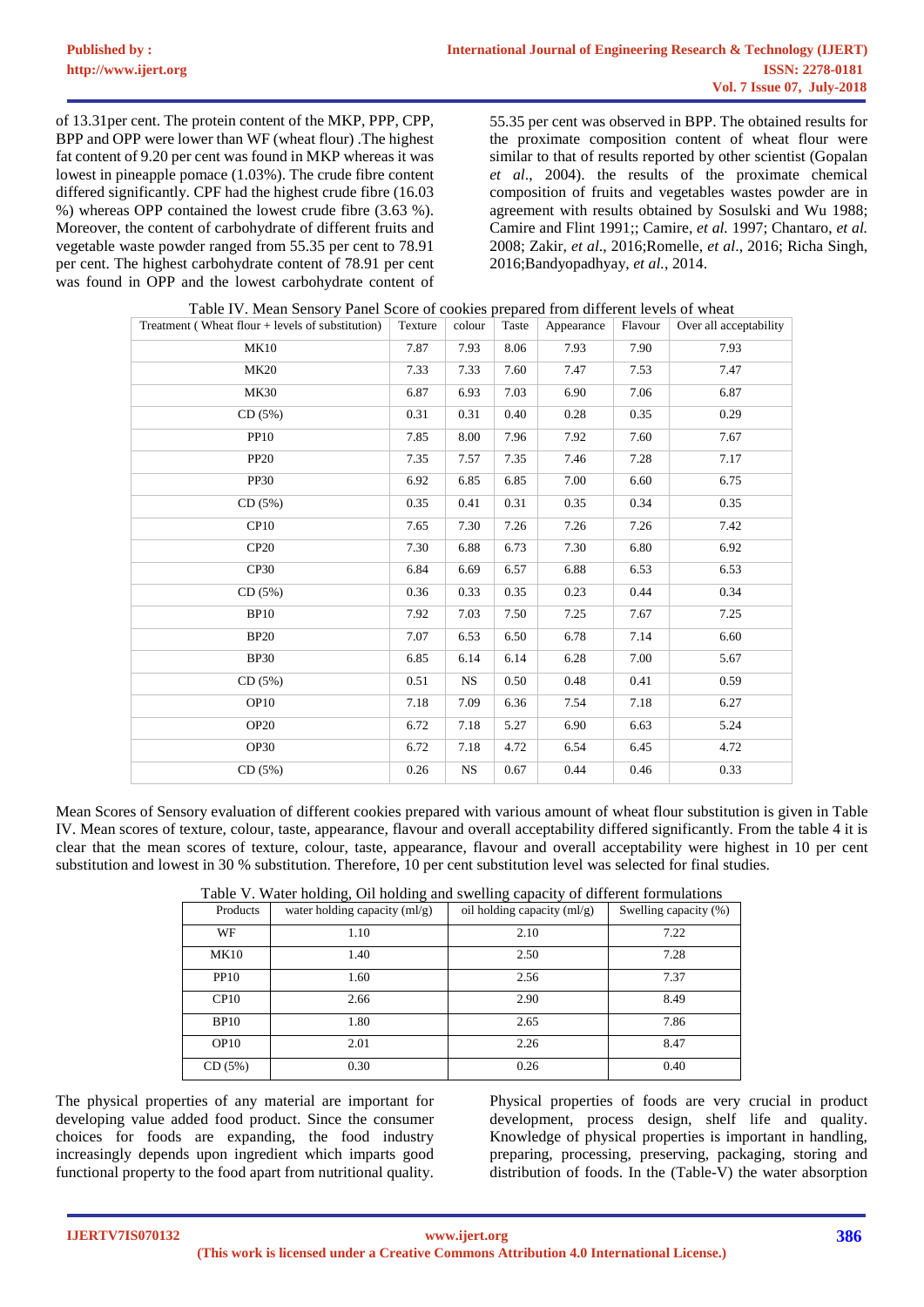capacity increased significantly with incorporation of fruits and vegetable waste powder to wheat flour. The highest water WAC of 2.66 ml/g was observed in wheat flour substituted with 10% carrot pomace powder. The lowest water absorption capacity was found in wheat flour. The increased in water absorption capacity may be due to the higher fibre content in fruits and vegetable waste powder (Shyamala and Jamuna 2010). High water retention capacity was also previously observed for carrot peel and pulp wastes and tomato peel residue (Chantaro *et al*. 2008; Navarro-González *et al*. 2011; Grigelmo-Miguel and Martín-Belloso, 1999).

Oil holding capacity (OHC) is a prominent factor in food formulations because it improves flavor and increase mouth feel of a product (Aremu *et al*., 2007). Dietary fibres have the greatest effect on functional properties of foods (El-Refai *et*  *al*., 2006). The greater capacity to swell is the most desirable parameter for the physiological functionality of dietary fibre (Lebesi and Tzia, 2011).The oil and swelling capacity of WF increased significantly after incorporation of waste powder. The OHC ranged from 2.1 ml/g to 2.90 ml/g. The highest OHC was observed in CP10. The highest swelling capacity (8.49%) was also found in CP10. The resulting increase in OHC and SWC can be attributed to the increase in fibre content of WF after incorporation of waste powder (Ahmad, *et al*., 2016). They also reported that the oil absorption capacity increased from 1.11% to 1.39 % and swelling capacity from 1.34 to 1.39%, respectively with incorporation of carrot pomace powder to wheat flour. Similar findings have also been reported by Zouari *et al*., 2016 for wheat flour blended with sesame peels flour.

| Products    | Diameter (cm) | Thickness (cm) | Spread ration |
|-------------|---------------|----------------|---------------|
| WF          | 3.46          | 0.55           | 6.29          |
| <b>MK10</b> | 3.40          | 0.54           | 6.24          |
| <b>PP10</b> | 3.36          | 0.51           | 6.51          |
| CP10        | 3.45          | 0.54           | 6.31          |
| <b>BP10</b> | 3.41          | 0.53           | 6.45          |
| OP10        | 3.43          | 0.53           | 6.49          |
| CD(5%)      | <b>NS</b>     | 0.12           | <b>NS</b>     |

|  | Table VI. Physical properties of formulated cookies |  |
|--|-----------------------------------------------------|--|
|  | Buoduata Diamatan (am) Thialmaga (am) Sumaad nation |  |

- The diameter of formulated cookies ranged from 3.36 cm to 3.46 cm. Furthermore, diameter of formulated cookies significantly decreased due to the high fibre content of fruits and vegetable waste powder, which absorbs water, thereby reducing the diameter of the cookies as compared to wheat flour cookies. However, reduction in diameter was found to be statistically non-significant. Similar finding was reported by Mridula (2011) who stated that expansion in diameter of carrot pomace powder incorporated biscuits decreased with increasing levels of carrot pomace powder, which may be due to increased fibre content in the biscuits. (Kumar *et al*., 2010) also reported that with increasing level of kodo flour in biscuits the diameter decreased.
- Form Table-VI, it was revealed that different levels of incorporation of fruits and vegetables waste Powder

shows significant effect on thickness. Thickness of cookies ranged from 0.51cm to 0.56 cm, the lowest thickness of cookie was found in PP10 with a valued of 0.51 cm. Increase or decrease in thickness may be due to increase or decrease in diameter of the cookies. Moreover, reduction in thickness might be due to the presence of fibre in the cookies. (Brennan and Samyue 2004) also found that the thickness development during baking of cookies is affected by crude fibre content.

The effect of incorporation of MKP, PPP, CPP, BPP and OPP on spread ratio of cookies is given in Table-VI. Among all OP10 showed the maximum spread ratio 6.49. Addition of waste powder significantly increased the spread ratio of cookies. Similar results were reported by (Zouari *et al*., 2016) for cookies blended with sesame peels.

| Products         | <b>Nutrients</b> |            |                    |                      |             |              |               |  |
|------------------|------------------|------------|--------------------|----------------------|-------------|--------------|---------------|--|
|                  | Moisture (%)     | Ash $(\%)$ | Protein $(g/100g)$ | $\text{Fat}(g/100g)$ | Crude Fibre | Carbohydrate | Energy (Kcal) |  |
|                  |                  |            |                    |                      | $(\% )$     | (g/100g)     |               |  |
| WF               | 1.98             | 0.89       | 6.24               | 14.63                | 0.82        | 74.42        | 826           |  |
| <b>MK10</b>      | 2.24             | 1.16       | 5.72               | 15.03                | 1.96        | 72.86        | 814           |  |
| <b>PP10</b>      | 3.07             | 2.09       | 5.66               | 14.28                | 2.56        | 71.31        | 793           |  |
| CP10             | 2.44             | l.44       | 5.53               | 14.67                | 3.66        | 71.23        | 795           |  |
| <b>BP10</b>      | 3.06             | 2.13       | 5.71               | 14.64                | 2.78        | 70.66        | 791           |  |
| OP <sub>10</sub> | 3.05             | .88        | 5.60               | 14.91                | 3.13        | 70.41        | 790           |  |
| CD(5%)           | 0.17             | 0.16       | <b>NS</b>          | 0.38                 | 0.40        | 1.08         | 12            |  |

|  | Table VII. Biochemical parameters and energy level of formulated cookies |
|--|--------------------------------------------------------------------------|
|  |                                                                          |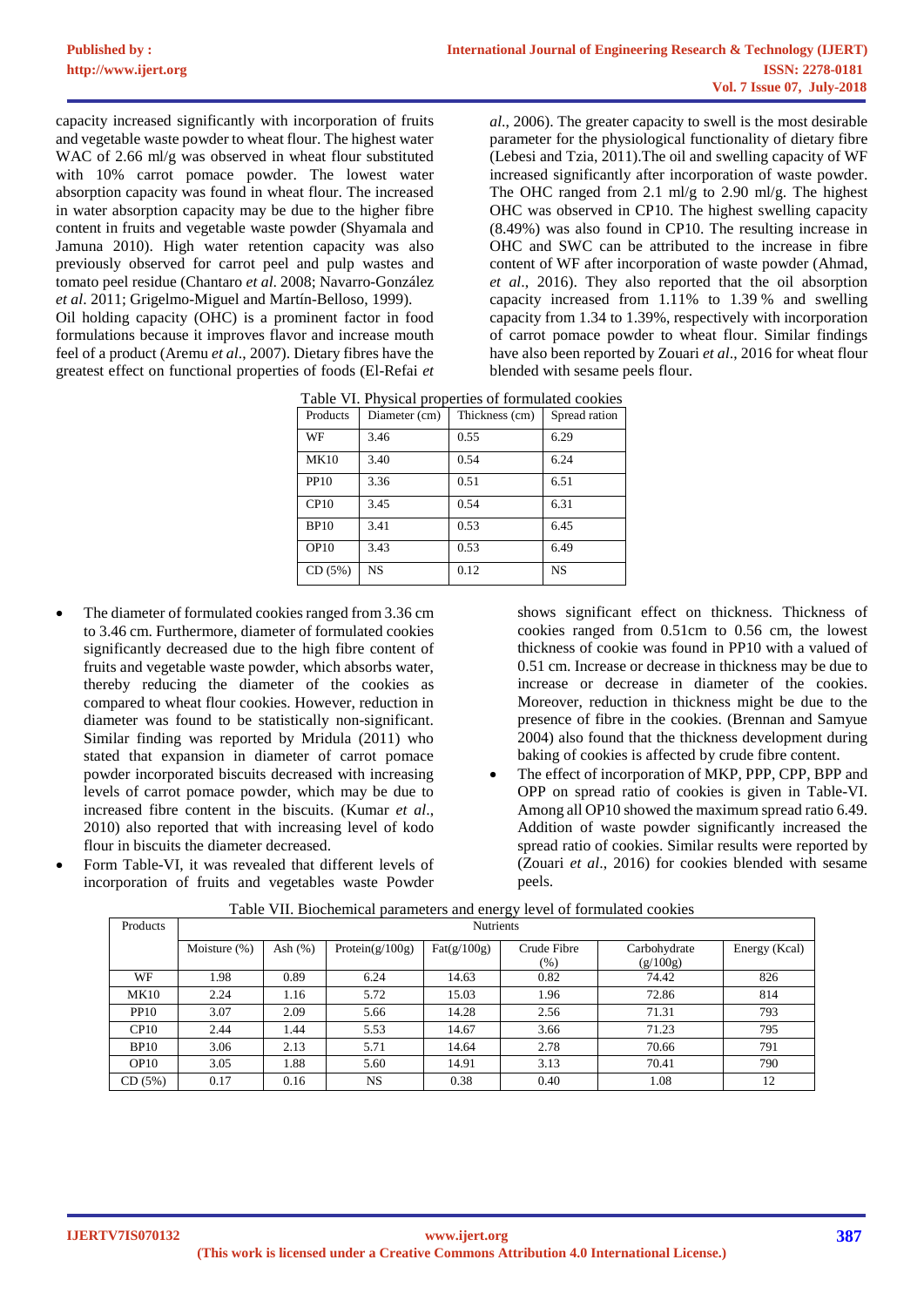- The moisture contents of cookies are presented in Table-VII. The moisture content of cookies in which wheat flour was substituted by fruit and vegetable waste powder was significantly higher than WF cookies. The highest moisture content was observed in PP10 cookies with value of 3.07% while WF cookies with a value of 1.98% had least moisture content. Similar observation was reported by (Kuldip *et al.,* 2014).
- From the results presented in Table-VII it can be observed that the incorporation of fruits and vegetable waste powder significantly increased the ash content of cookies. The data revealed that the highest ash content of cookies found in BP10 (wheat flour substituted with 10% banana peel powder as compare to wheat flour cookies (0.89%). The increase in ash content in the developed cookies may be due to the presence of minerals in the fruits and vegetable waste powder. (Thnaa and Hashem, 2017) also reported that an increase in ash content of cookies incorporated with banana peel Powder. It can be explained that the mineral content found in banana peels powder is high enough so that the cookies made with incorporation of banana peel powder might be high (Hernawati *et al*., 2017).
- The crude protein content of cookies decreased significantly due to incorporation of fruits and vegetable waste powder. The data revealed that the crude protein content of cookies were 6.24%, 5.72%, 5.66%, 5.53%, 5.71% and 5.60% when prepared from WF, MK10, PP10, CP10, BP10 and OP10 respectively. The protein content of all cookies incorporated with fruit and vegetable waste powder were found to be lower than wheat flour cookies. (Nagarajaiah and Prakash 2015) reported that addition of carrot powder significantly lowered the total protein content of cookies, which might be due to lower protein content in carrot powder. Cookies prepare by incorporation of pineapple pulp flour at the level 15g, 30g, 50g /100 g gradually decreases the protein content (Varastegani *et al.*, 2015.)
- Table-VII revealed that the difference in fat content of cookies due to incorporation of fruits and vegetable waste powder was significant. Cookies prepared by incorporation of 10 % mango kernel powder, 10 % carrot pomace powder, 10 % banana peel powder and 10 % orange peel powder showed higher fat content than cookies prepared from wheat flour only. However, the fat content of cookies prepared by incorporation of 10 % pineapple

pomace powder was less than cookies prepared from wheat flour. The highest fat content of 15.03 % was recorded in cookies incorporated with 10 percent mango kernel powder. The results of the present study were similar to the finding of Gumte, *et al.* (2018) who reported that the fat content increased from 12.53% of wheat flour biscuit to 14.06 % in 30 % mango kernel Powder incorporated biscuit due to high fat content of mango kernel powder. Also (Varastegani, *et al*., 2015) reported that fat content of cookies prepared with incorporation of pineapple pomace powder decreased slightly than wheat flour cookies.

- From the Table-VII, it is clear that the crude fibre content of cookies differed significantly. The crude fibre content of cookies prepared by incorporation of fruits and vegetable waste powder was found to be higher than cookies prepared with wheat flour. The highest crude fibre content (3.66%) was recorded in CP10 cookies (wheat flour substituted with 10 % carrot pomace powder). Similar result was reported by (Aglawe and Bobade, 2018) who found that the crude fibre increased significantly in cookies prepared by incorporation of carrot pomace powder to wheat flour. Also, several workers reported that the crude fibre content increased with the increased level of incorporation of fruit/vegetable waste powder (Aslam, *et al.* 2014; Thnaa and Hashem, 2017; Zaker, *et al.*, 2016).
- From the Table-VII, it is clear that the carbohydrate contents of cookies decreased significantly due to incorporation of fruits and vegetable waste powder. The carbohydrate content of cookies prepared from wheat flour was significantly higher than cookies prepared by incorporation of fruit and vegetable waste powder. The highest carbohydrate content (74.42%) was observed in cookies prepared with wheat flour whereas the lowest (70.4%) was observed in OP10 cookies. This may be due to the fact that wheat flour contains mainly the endosperm which is a good source of carbohydrate. Similar result was reported by (Babiker, *et al*., 2013) who stated that bread made with incorporation of 10% orange peel powder recorded lower carbohydrate value than breads made with only wheat flour.
- The energy observed in fruit and vegetable waste incorporated cookies was less than WF cookies. The higher energy in WF cookies may be attributed to their higher protein and carbohydrate content.

| Products         | Peroxide value (m moles / kg fat) |         |         | Moisture content (%) |         |         |
|------------------|-----------------------------------|---------|---------|----------------------|---------|---------|
|                  | $0$ day                           | 15 days | 30 days | $0$ day              | 15 days | 30 days |
| WF               | 3.44                              | 3.44    | 3.62    | 1.88                 | 1.92    | 1.97    |
| <b>MK10</b>      | 3.47                              | 3.50    | 3.88    | 2.11                 | 2.26    | 2.42    |
| <b>PP10</b>      | 3.42                              | 3.42    | 3.80    | 3.06                 | 3.15    | 3.25    |
| CP10             | 3.34                              | 3.44    | 3.77    | 2.42                 | 2.53    | 2.70    |
| <b>BP10</b>      | 3.21                              | 3.21    | 3.42    | 3.08                 | 3.17    | 3.28    |
| OP <sub>10</sub> | 3.51                              | 3.58    | 3.98    | 3.03                 | 3.10    | 3.20    |
| CD(5%)           | 0.48                              | 0.30    | 0.38    | 0.20                 | 0.29    | 0.31    |

### Table VIII. Peroxide value and moisture content of developed cookies during storage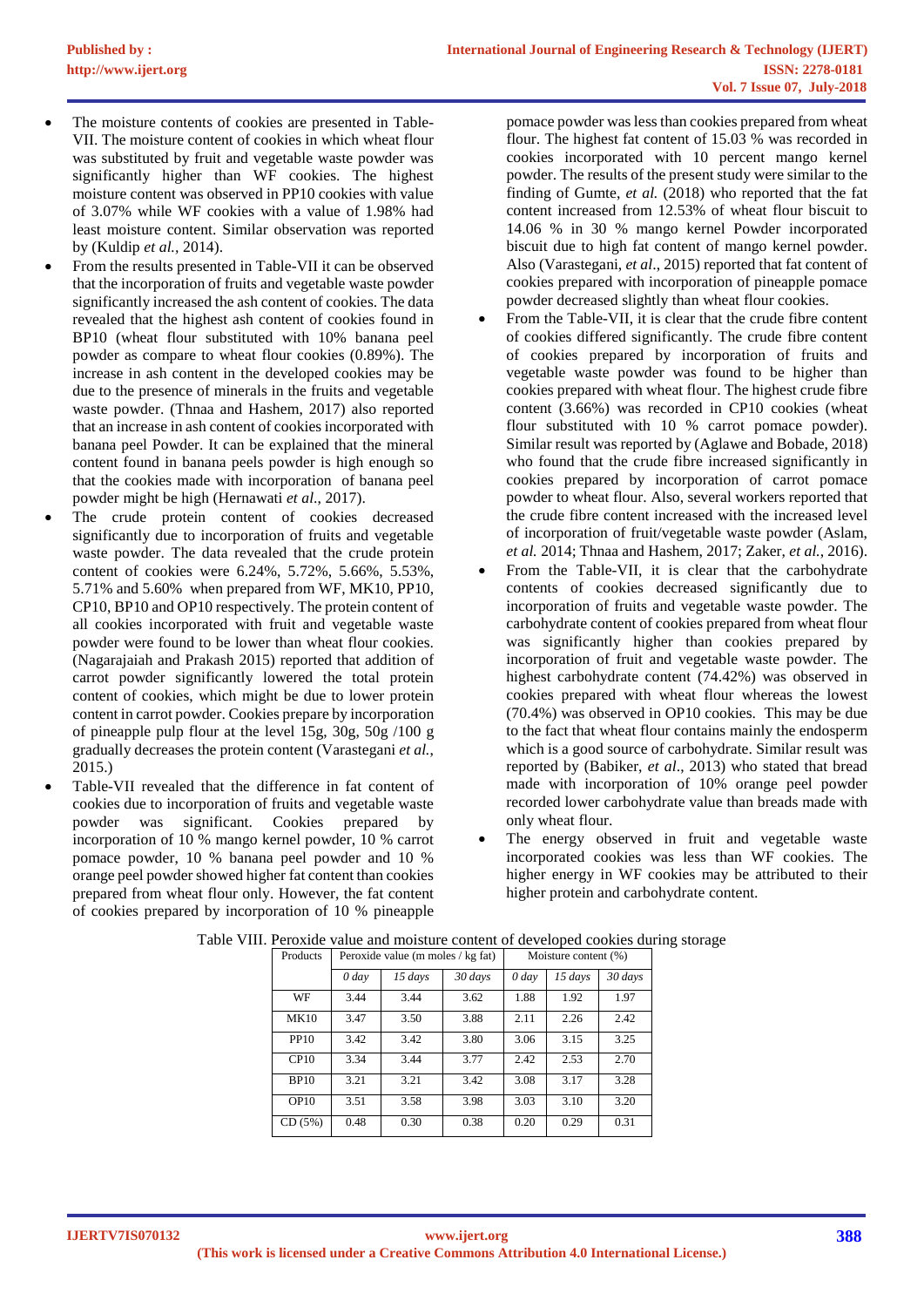Peroxide value is an indicator of rancidity development during storage. The mean peroxide value of cookies and cakes are presented in Table VIII, respectively. The mean peroxide value of cookies and cakes increased with the progression of storage period. In WF cookies the peroxide value increased from 3.44 m moles / kg fat to 3.62 m moles / kg fat, in MK10 cookies from 3.47 m moles / kg fat to 3.88 m moles / kg fat, in PP10 cookies from 3.42 m moles / kg fat to 3.80 m moles / kg fat, in CP10 cookies from 3.34 m moles / kg fat to 3.77 m moles / kg fat, in BP10 cookies from 3.21 m moles / kg fat to 3.42 m moles / kg fat and in OP10 cookies from 3.51 m moles / kg fat to 3.98 m moles / kg fat,

respectively , over storage period of 30 days The increase in peroxide value during storage is probably due to oxidation of double bonds in unsaturated fatty acid which breakdown in order to produce secondary oxidation products that may indicate rancidity (Gahwalal and Sehgal, 1994 ; Ihekoronye and Ngoddy, 1985).

The moisture content of cookies mean percentage of moisture content gradually increased during period of 30 days of storage. This moisture absorption also might be due to hygroscopic nature of dried product and storage environment (temperature, relative humidity). Similar findings were also reported by Briston, (1980) and Leelavathi and Rao, (1993).

| days             | Products         |         |        |         |       |            |                        |
|------------------|------------------|---------|--------|---------|-------|------------|------------------------|
|                  |                  | Texture | Colour | Flavour | Taste | Appearance | Over all acceptability |
|                  | WF               | 8.53    | 8.16   | 8.8     | 8.00  | 8.16       | 8.06                   |
|                  | <b>MK10</b>      | 8.56    | 8.33   | 8.30    | 8.00  | 8.00       | 8.02                   |
|                  | <b>PP10</b>      | 8.50    | 8.00   | 8.43    | 7.83  | 7.93       | 7.93                   |
| 0 <sub>day</sub> | CP10             | 8.25    | 7.50   | 8.53    | 7.33  | 7.73       | 7.50                   |
|                  | <b>BP10</b>      | 8.43    | 8.33   | 8.59    | 8.00  | 8.33       | 8.00                   |
|                  | OP10             | 7.95    | 8.66   | 8.40    | 8.00  | 8.50       | 7.66                   |
|                  | $CD = (5\%)$     | 0.29    | 0.30   | 0.15    | 0.13  | 0.23       | 0.21                   |
|                  | <b>MK10</b>      | 8.20    | 8.16   | 7.06    | 7.83  | 7.83       | 7.50                   |
|                  | <b>PP10</b>      | 8.29    | 8.00   | 8.03    | 8.00  | 7.83       | 7.23                   |
| 15 days          | CP10             | 8.40    | 7.33   | 8.20    | 7.66  | 7.66       | 7.06                   |
|                  | <b>BP10</b>      | 8.30    | 7.00   | 8.09    | 7.33  | 7.63       | 6.70                   |
|                  | OP10             | 8.36    | 7.83   | 8.16    | 7.16  | 7.56       | 6.16                   |
|                  | <b>MK10</b>      | 7.80    | 8.33   | 8.13    | 7.16  | 7.83       | 7.48                   |
|                  | $CD = (5\%)$     | 0.30    | 0.51   | 0.69    | 0.21  | 0.21       | 0.31                   |
|                  | WF               | 7.80    | 6.83   | 6.83    | 5.83  | 7.00       | 5.83                   |
|                  | <b>MK10</b>      | 8.00    | 5.83   | 6.50    | 6.16  | 7.00       | 5.76                   |
| 30 days          | <b>PP10</b>      | 7.66    | 5.83   | 6.33    | 5.83  | 6.16       | 5.75                   |
|                  | CP10             | 7.53    | 5.16   | 5.66    | 5.00  | 5.50       | 5.66                   |
|                  | <b>BP10</b>      | 6.96    | 5.00   | 5.50    | 4.83  | 5.33       | 5.11                   |
|                  | OP <sub>10</sub> | 6.26    | 5.33   | 5.55    | 4.16  | 6.16       | 5.20                   |
|                  | $CD = (5\%)$     | 0.30    | 0.36   | 0.42    | 0.32  | 0.23       | 0.31                   |

| Table IX. Mean Sensory Panel Score for cookies during storage |  |  |
|---------------------------------------------------------------|--|--|
|                                                               |  |  |

Mean sensory panel scores of cookies decreased as storage progress. This is in conformity with the result of (Reddy, *et al.,* 2005) who reported that the mean scores of overall acceptability of biscuits prepared with various plant extract decreased with increase in storage time.

## **CONCLUSION**

Mango kernel, pineapple pomace, carrot pomace, banana peel and orange peel powder can be substituted up to 10 per cent in refined wheat flour to prepare cookies without adversely affecting quality attributes.

#### REFERENCES:

- [1] Goyal and N. P. Singh. 2007. "Consumer perception about fast food in India". *British Food Journal.* 109(2): pp.182-195.
- [2] Hernawati, Aryani and R. Shintawati. 2017. "Physical characteristics, chemical composition, Organoleptic test and the number of microbes in the biscuits with addition of flour banana peels". *Journal of Physics*: Conference Series (812 012118).
- [3] I. Ihekoronye and P. O. Ngoddy. 1985. "Integrated food science and technology for the tropics; MacMillan Publisher Limited, London and Basingstoke, pp. 45.
- [4] Nawirska and Kwasniewsk (2005). "Dietary fiber fractions from fruit and vegetable processing waste". *Food Chemistry.* 91(2): pp.221-225.
- [5] Serena and K. E. BachKnudsen. 2007. "Chemical and physicochemical characterisation of co-products from the vegetable